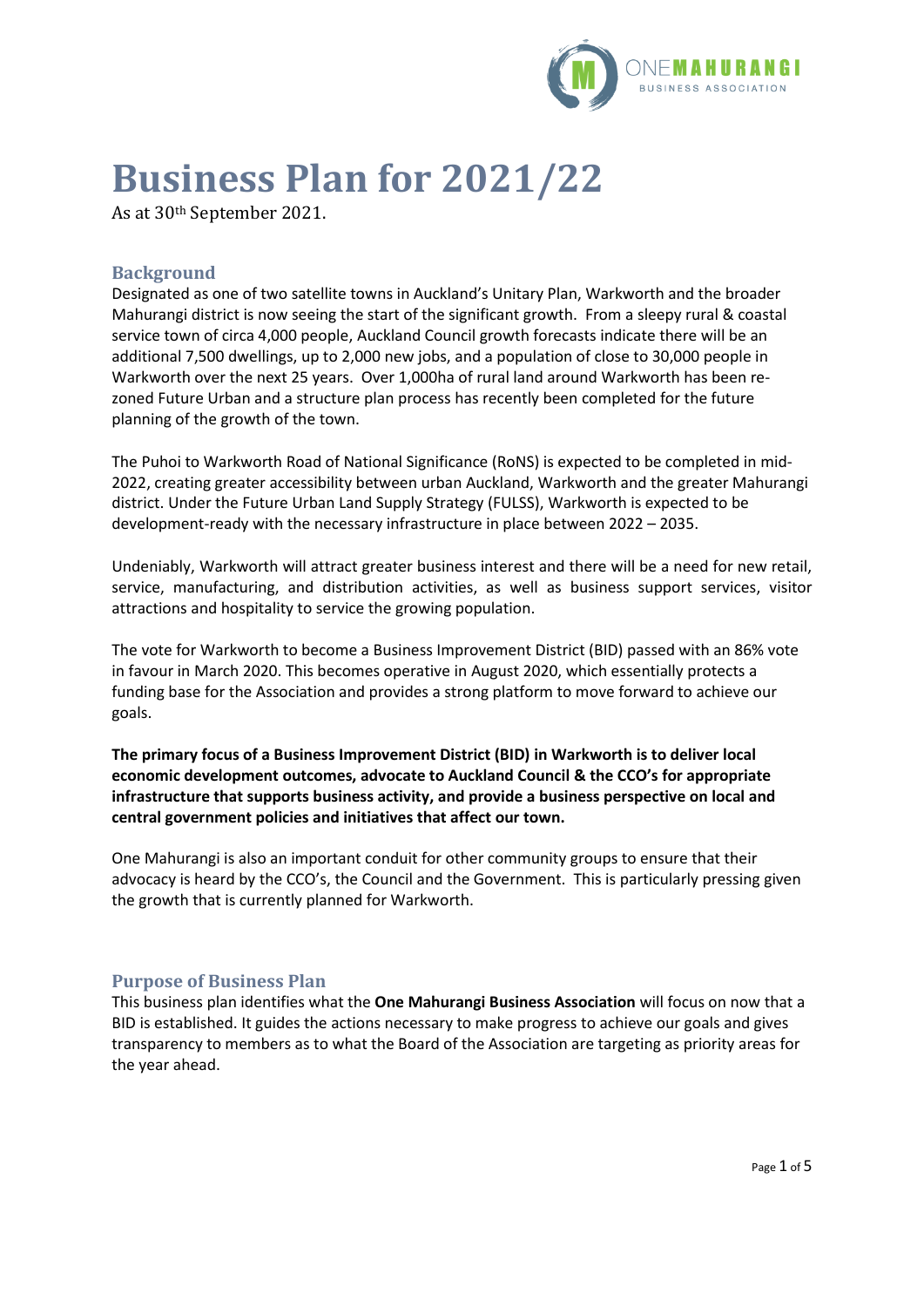

# **Our Vision for the Mahurangi Business Community**

The Mahurangi district will be a thriving, appealing, accessible, and well-connected area with Warkworth as its hub. It will be a district that attracts and retains a diverse range of successful businesses that meet the needs of loyal customers, clients, residents, and visitors, and make us all prosperous and proud.

#### **Our Mission**

One Mahurangi will deliver activities and initiatives that create business and employment opportunities and contribute to improved profitability, to achieve a strong and sustainable local economy. We will advocate to council, central government and other agencies for appropriate infrastructure and have significant input to plans, policies and initiatives that impact on the prosperity of our business community. We are stronger together.

### **Goals (our focus):**

- **1. ADVOCACY**: We will ensure the Mahurangi district has an effective, strong and coordinated approach that successfully influences Auckland Council and governmental decision making for the benefit of Mahurangi businesses and the broader community.
- **2. ACTIVITIES:** We will provide support and deliver activities that make doing business in Warkworth and Mahurangi easier, safer and more profitable.
- **3. ATTRACTION**: We will attract and retain diverse, high-value commercial tenants and businesses and an increasing number of loyal customers, clients and visitors to Warkworth and the Mahurangi district.
- **4. ACCOUNTABILITY:** We will have appropriate, robust and transparent measures in place so our members can contribute to decision making and know what is being done (outputs) and achieved (outcomes).

These goals are broken down into specific initiatives and areas of focus below, where Priority 1 is the most important and Priority 5 is the least important.

The budget amount allocated against each item is targeting spending available to promote those specific issues. It should be noted that a large proportion of One Mahurangi's funding is used to provide core services and covers human resources; the full-time Town Managers role, together with a part-time administration/ marketing/ communications resource and part-time resource running the Information Centre. Other initiatives will require specific funding that have not been allocated from the 'general fund', these will be fundraised for as required from either sponsorship or grants 'as required'.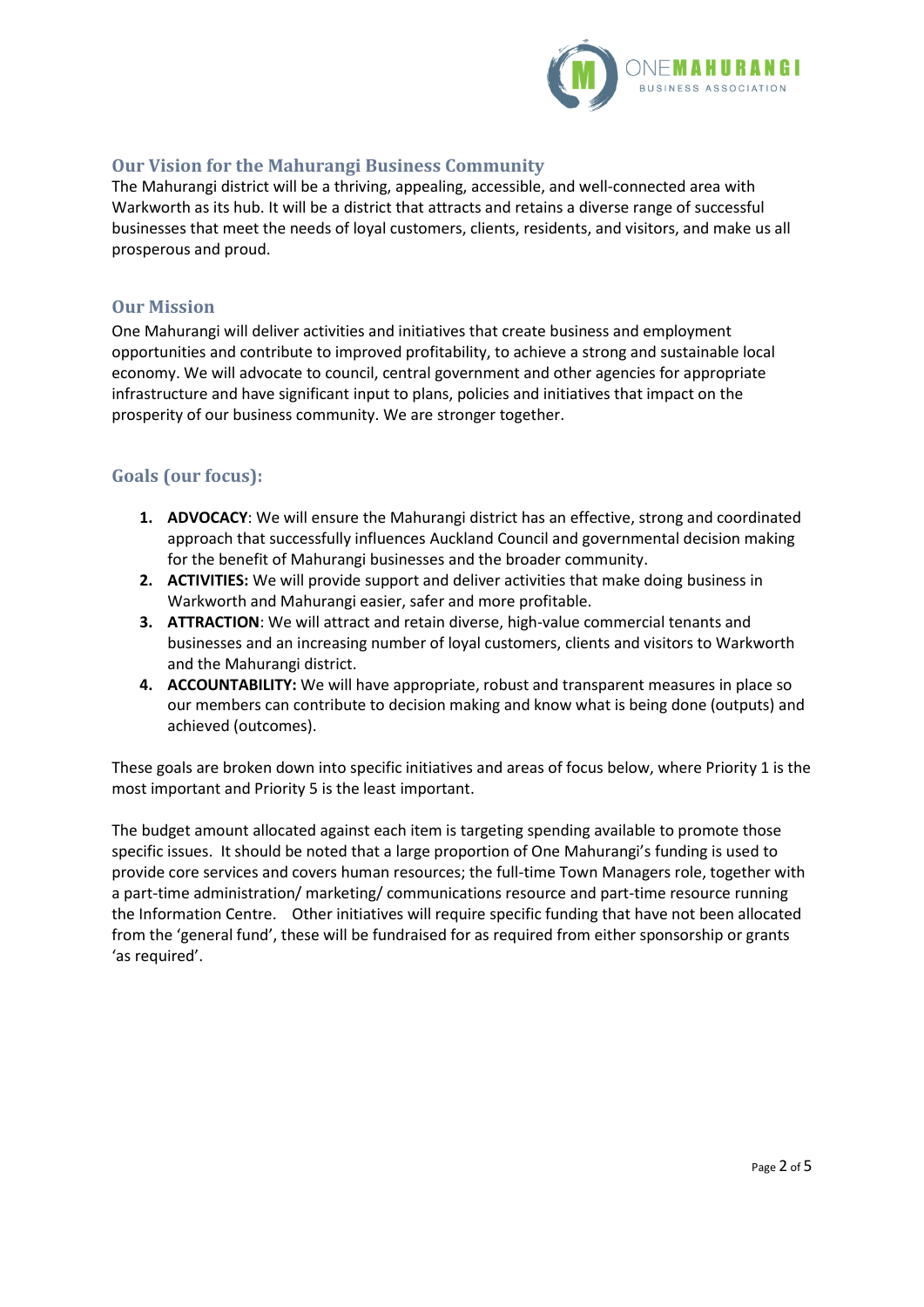

# **1. ADVOCACY**

We will ensure the Mahurangi district has an effective, strong and coordinated approach that successfully influences Auckland Council and governmental decision making for the benefit of Mahurangi businesses and the broader community.

| <b>Deliverable</b>                                                                                                                                                                                                                                                   | <b>Priority</b> | <b>Budget</b> |
|----------------------------------------------------------------------------------------------------------------------------------------------------------------------------------------------------------------------------------------------------------------------|-----------------|---------------|
| Continue submission process for planning and private plan change<br>processes for Warkworth's future growth, including advocating for more<br>appropriate and better industrial land to meet the needs of the town.                                                  | 1               | \$3,000       |
| Continue advocating to Council & AT for local business needs, roading<br>(e.g. Hill St, Southern Interchange, Western Collector), parking, public<br>transport, connectivity (including extension of pedestrian and cycling<br>paths) and place-making.              | 1               | \$0           |
| Continue advocating to Council, CCOs and government agencies for<br>necessary infrastructure improvements to support business expansion<br>(river restoration, increasing capacity of waste water and stormwater<br>systems and improving quality of potable water). | 1               | \$0           |
| Continue attending broader Mahurangi area community group local<br>meetings and providing support as appropriate including the building of<br>relationships with tangata whenua where appropriate.                                                                   | $\mathcal{P}$   | \$0           |
| Develop stronger and closer ties with secondary and tertiary institutions<br>for better coordination with future workforce planning.                                                                                                                                 | 3               | \$0           |

### **2. ACTIVITIES**

We will provide support and deliver activities that make doing business in Warkworth and Mahurangi easier, safer and more profitable.

| <b>Deliverable</b>                                                                                                                                                                                    | <b>Priority</b> | <b>Budget</b>  |
|-------------------------------------------------------------------------------------------------------------------------------------------------------------------------------------------------------|-----------------|----------------|
| Streamline the website as a key communications and engagement<br>channel, promoting the association, the area itself and our members<br>businesses                                                    | 1               | \$5,000        |
| Review the <b>branding</b> of the Association to ensure continued relevance to<br>both our members (within BID area) and also associate members in the<br>broader Mahurangi district.                 |                 | \$500          |
| Provide a series of relevant networking, training and professional<br>development opportunities to meet the different needs of our members.                                                           |                 | As<br>required |
| Develop an events/activities calendar for the year and make available to<br>members                                                                                                                   |                 | \$0            |
| Run and/or support 'Hero Events' through the community that bring the<br>community together and create opportunities for our businesses<br>Santa Parade (Dec 21)<br>Wine & Food Festival (Mar 23 TBC) |                 | \$5,000        |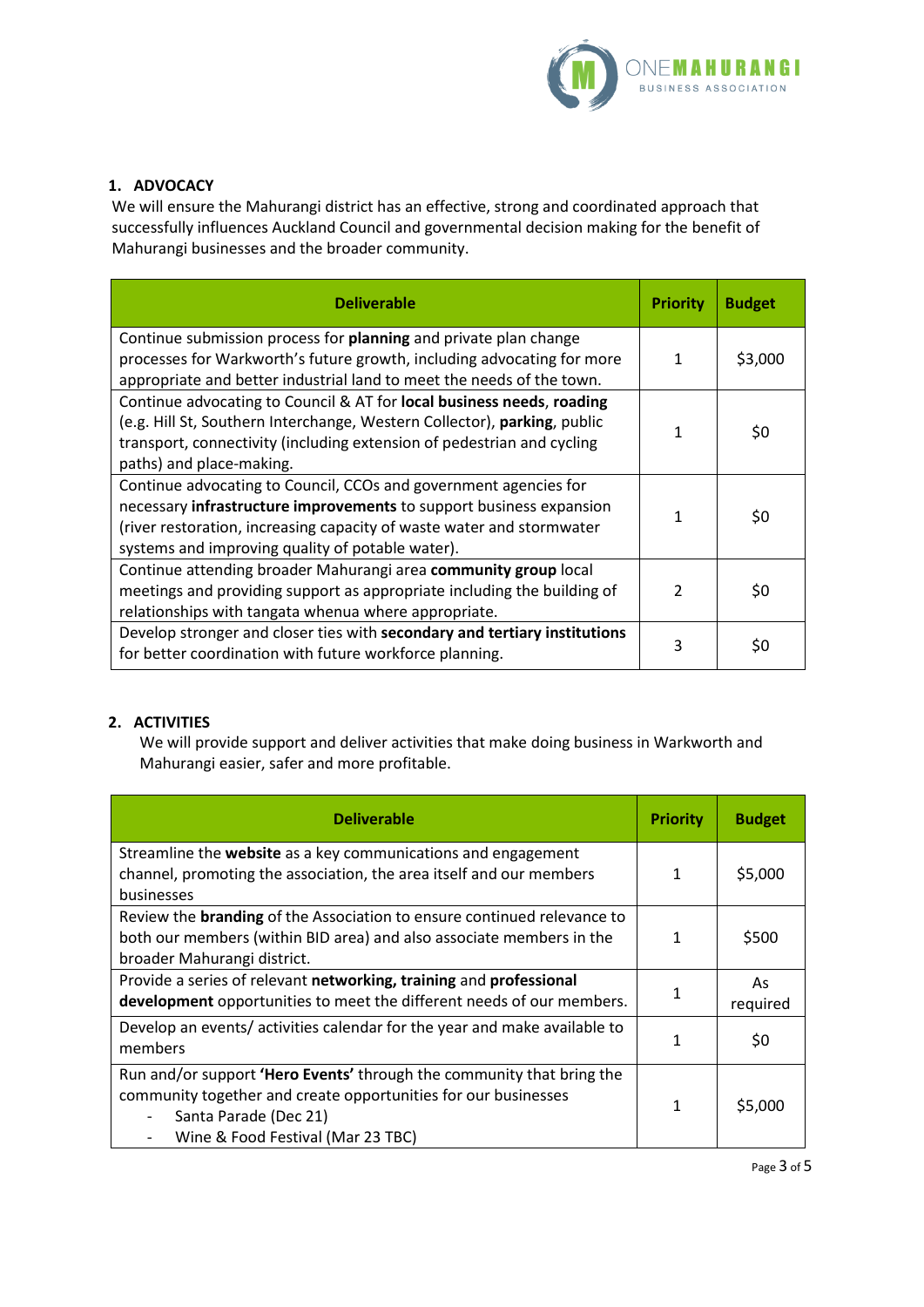

| Mahurangi Festival of Lights (Jul 22)<br>Kowhai Festival (as a major sponsor - Oct 22)                                                                                                                                          |               |                     |
|---------------------------------------------------------------------------------------------------------------------------------------------------------------------------------------------------------------------------------|---------------|---------------------|
| Run a Warkworth Information Centre that supports local businesses and<br>generates new business                                                                                                                                 | 1             | Self-<br>sustaining |
| Obtain input from members regarding local safety, security or nuisance<br>issues in the area, and work with the Police and security firms on behalf<br>of all businesses to develop and implement crime prevention initiatives. | 1             | \$5,000             |
| Drive a strong family of sponsors for the association and provide benefits<br>to the sponsors to ensure long term relationships                                                                                                 | 1             | \$5,000             |
| Work with Govt and Council to ensure our local businesses are aware of<br>Covid support packages and are getting the support and assistance that<br>they need.                                                                  | 1             | \$0                 |
| Develop a member services directory and benefits package.                                                                                                                                                                       | $\mathcal{P}$ | \$0                 |
| Identify alternative funding streams and support local groups' access<br>this funding to reduce pressure on local businesses to contribute.                                                                                     | $\mathcal{P}$ | \$0                 |
| Collaborate with neighbouring BIDs for best practice learning and cost<br>savings.                                                                                                                                              | 3             | \$0                 |
| Work with community agencies and business members on youth into<br>employment schemes.                                                                                                                                          | 4             | As<br>required      |

### 3. **ATTRACTION**

We will attract and retain diverse, high-value commercial tenants and businesses and an increasing number of loyal customers, clients and visitors to Warkworth and the Mahurangi district.

| <b>Deliverable</b>                                                                                                                                                                                                                                                                                                 | <b>Priority</b> | <b>Budget</b> |
|--------------------------------------------------------------------------------------------------------------------------------------------------------------------------------------------------------------------------------------------------------------------------------------------------------------------|-----------------|---------------|
| Promote 'buy local' and Warkworth as a destination at the centre of<br>the Mahurangi district, offering our members businesses exposure to<br>the broader community. A new website, and effective email and social<br>campaigns are a critical element of this, together with ongoing<br>promotion in local media. | 1               | \$5,000       |
| Work with Council to improve gateway signage on SH1, Matakana and<br>Sandspit roads. Improve wayfinding signage for all business precincts<br>and key community facilities.                                                                                                                                        | $\mathcal{P}$   | \$5,000       |
| Promote the benefits of doing business in Warkworth and Mahurangi<br>for potential business investors, new businesses and commercial<br>tenants e.g. purchase and distribute local market view data.                                                                                                               | $\mathcal{P}$   | \$4,000       |
| Identify beautification opportunities and priorities around Warkworth<br>and the Mahurangi district, and work with community groups to<br>implement key findings that will enhance the physical environment.<br>Specific initiative for this year is Planter Boxes on the main street.                             | 3               | \$2,000       |